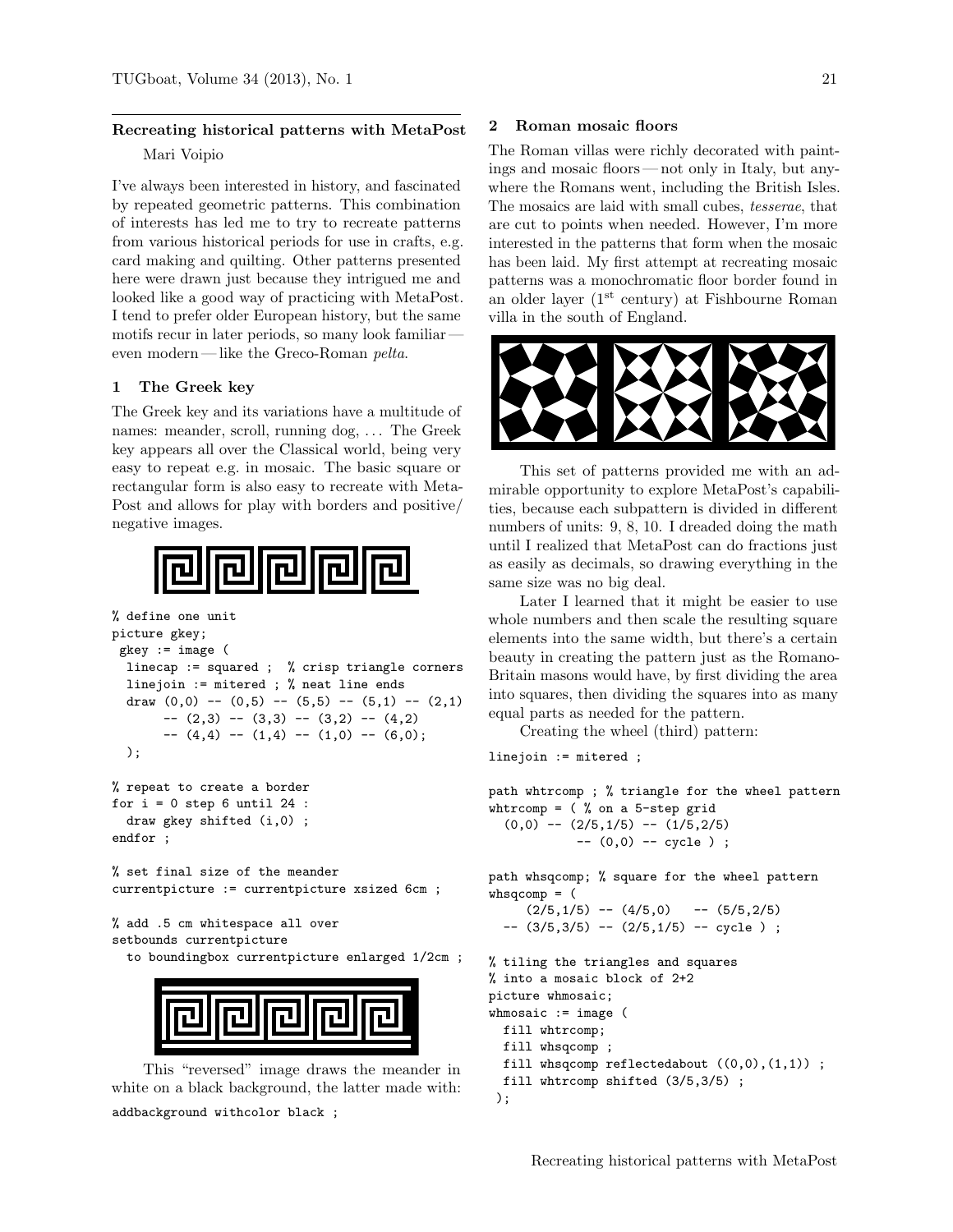```
% tiling the quarter blocks into a wheel
picture wheel ;
wheel := image (
 draw whmosaic;
 draw whmosaic rotatedaround ((1,1),90);
 draw whmosaic rotatedaround ((1,1),180);
 draw whmosaic rotatedaround ((1,1),270);
) ;
```

```
% drawing the wheel pattern
draw wheel ;
```

```
% one way to add a frame around the wheel
setbounds currentpicture
 to boundingbox currentpicture enlarged 1/10 ;
draw boundingbox currentpicture
 withpen pencircle scaled 1/5 ;
```
% setting the size of the final graphic currentpicture := currentpicture xsized 2.6cm ;



The  $\textit{pelta}$ —shield shape—is a frequently repeated pattern in early art, even on floor mosaics, despite its curvy nature being a bit of a challenge when laying the mosaic. I, too, had to fight with the pattern for a while before I realized that my curves behave better if I add a nil-length straight line between the curves.

The guest section of Hadrian's villa in Tivoli, Italy, has a floor patterned with mirrored and rotated pelta and squares (Field, 1988, p. 62). The constituent parts are simple to code, but the combined floor pattern turned out to be harder to achieve than I first thought. Somehow the rotated and shifted and repeated curves seemed to mislead my eyes, and only after several tries did my graphic match the floor.



% defining a single pelta

```
picture pelta ;
pelta := image (
  linejoin := mitered;
  linecap := squared ;
  filldraw (0,0) .. (2,2) .. (4,0) -- (4,0)(3,1) (2,0) -- (2,0) (1,1).. (0,0) -- cycle
    withpen pencircle scaled 1/50; ) ;
% defining a block of two
% square+pelta combinations
picture flooring;
flooring := image (
  draw pelta shifted (-1,1);
  draw pelta rotated 90 shifted (-1,-1);
  draw pelta rotated 180 shifted (1,-1);
  draw pelta rotated 270 shifted (1,1);
  fill fullsquare scaled 2;
  draw pelta shifted (3,1);
  draw pelta rotated 90 shifted (5,-3);
  draw pelta rotated 180 shifted (9,-1);
  draw pelta rotated 270 shifted (7,3);
  fill fullsquare scaled 2 shifted (6,0);
 );
draw flooring reflectedabout
  ((ulcorner flooring),(urcorner flooring));
% rows 1 and 3
for i = 0 step 12 until 18 :
  for j = 0 step 12 until 18 :
    draw flooring shifted (i,j) ;
```

```
endfor ;
endfor ;
```

```
% rows 2 and 4
for i = 0 step 12 until 18 :
for j = 0 step 12 until 18 :
  draw flooring reflectedabout
     ((ulcorner flooring),(urcorner flooring))
    shifted (i,j);
endfor ;
endfor ;
```

```
% adding the borderline around the flooring
% (as in the original floor)
setbounds currentpicture
  to boundingbox currentpicture enlarged 1/10 ;
draw boundingbox currentpicture
 withpen pencircle scaled 1/5 ;
```

```
% adding whitespace around the picture
setbounds currentpicture
 to boundingbox currentpicture enlarged 1/2 ;
```

```
% defining the size of final pdf graphic
% (whitespace and all)
currentpicture := currentpicture xsized 6.6cm ;
```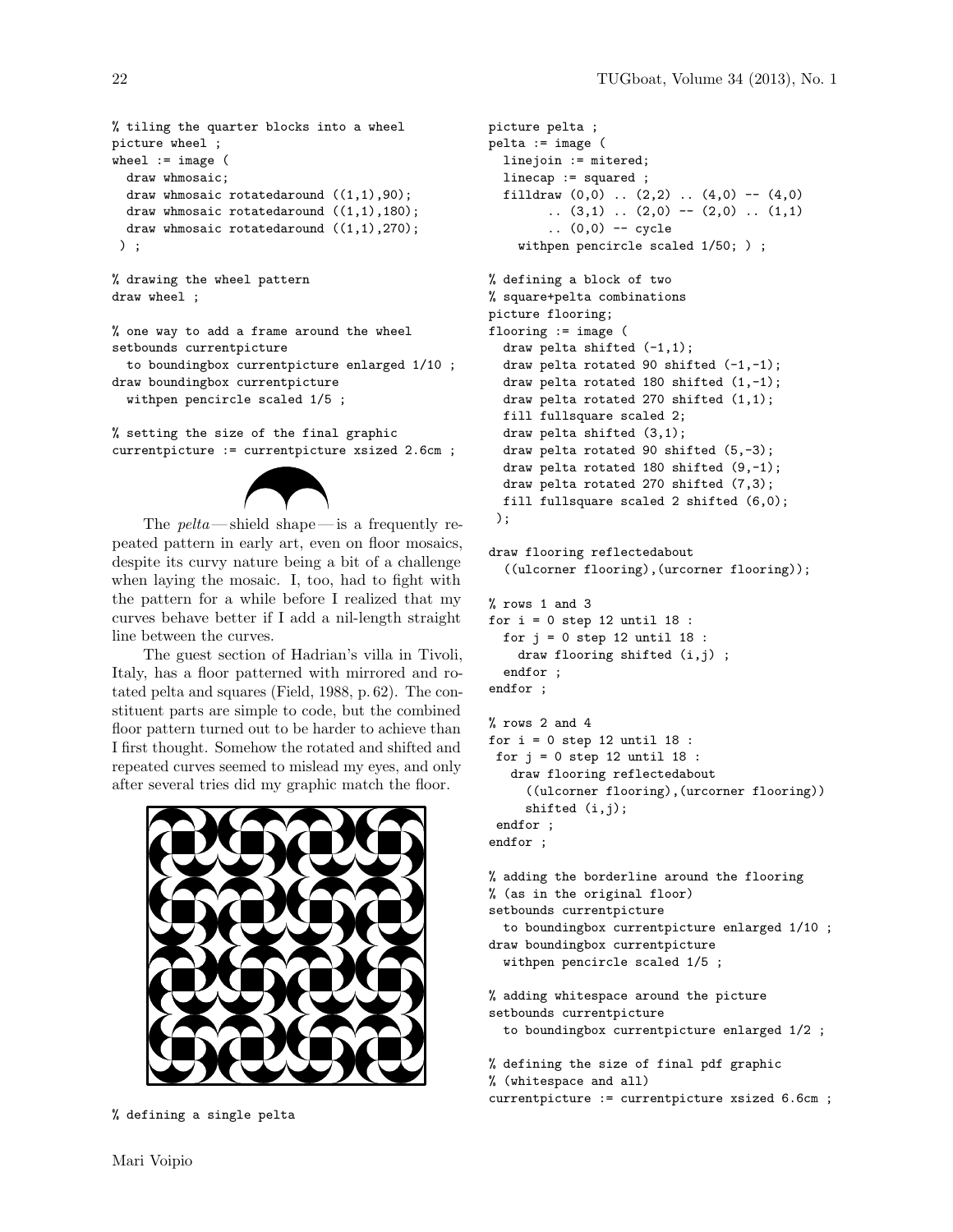# 3 Celtic patterns

My first Celtic MetaPost pattern was Solomon's knot:



Intricate knotwork patterns seem to have been popular all over northern Europe during the Migration era, but we know them especially well from  $9<sup>th</sup>$  century manuscripts like the Book of Kells. These patterns, as well as spirals and key patterns, are used both for page borders and to fill whole pages in these opulent manuscripts.

I started to draw Celtic patterns with MetaPost partly to create borders and headers for e.g. greeting cards and partly because I'm intrigued by all types of braiding structures. I'm slowly trying to create a set of "building blocks" that can be repeated to create frames and page backgrounds.

#### 3.1 Celtic keys



I very much wanted to make a Celtic key pattern of the type that was used for fillings. It is a deceptively simple design with lines and a few filled shapes (Sloss, 1997, p. 36). First I planned to create the pattern as I was drawing with a pen, doing whole lines, but then I finally divided the pattern in five rectangular blocks— two corners, two sides, one middle— that can be used to build a larger key pattern picture. As a result of this approach, some lines consist of several

smaller lines, but that doesn't show unless you start editing the graphic. Perhaps not the neatest possible solution, but it makes "growing" the pattern fairly straightforward.

```
% defining line width
numeric w ; w := 3/4 ;
linecap := squared ;
linejoin := mitered ;
% bottom left corner, size 4x4
picture blcorner ;
blcorner := image (
 filldraw (0,0) -- (0,4) -- (4,0) -- cycle
   withpen pencircle scaled w;
```

```
draw (1,1) -- (4,4) withpen pencircle scaled w;
);
```

```
% top right corner, size 4x4
picture trcorner ;
trcorner := image (
 draw blcorner rotated 180 ; ) ;
```

```
% horizontal side element, size 8x4
picture hside ;
hside := image (
 filldraw (0,0) -- (1,1) -- (2,0) -- cycle
    withpen pencircle scaled w;
  draw (0,2) -- (1,3) -- (5,-1)withpen pencircle scaled w;
  draw (2,4) -- (6,0) withpen pencircle scaled w;
  draw (5,1) -- (8,4) withpen pencircle scaled w;
  filldraw (6,0) -- (8,0) -- (6,2) -- (5,1)-- cycle withpen pencircle scaled w;
  draw (5,3) -- (6,4) withpen pencircle scaled w;
  );
```

```
% vertical side element, size 4x8
picture vside ;
vside := image (
 filldraw (0,0) -- (0,2) -- (1,1) -- cycle
   withpen pencircle scaled w;
 draw (-1,5) -- (3,1) withpen pencircle scaled w;
 draw (2,0) -- (4,2) withpen pencircle scaled w;
 draw (3,3) -- (2,4) -- (4,6)withpen pencircle scaled w;
  filldraw (0,6) -- (1,5) -- (2,6) -- (0,8)-- cycle withpen pencircle scaled w;
 draw (1,5) -- (4,8) withpen pencircle scaled w;
 ) ;
% top left corner, size 4x4
```

```
picture tlcorner ;
tlcorner := image (
 filldraw (0,0) -- (1,1) -- (0,2) -- cycle
    withpen pencircle scaled w;
 filldraw (2,4) -- (3,3) -- (4,4) -- cycle
   withpen pencircle scaled w;
```
Recreating historical patterns with MetaPost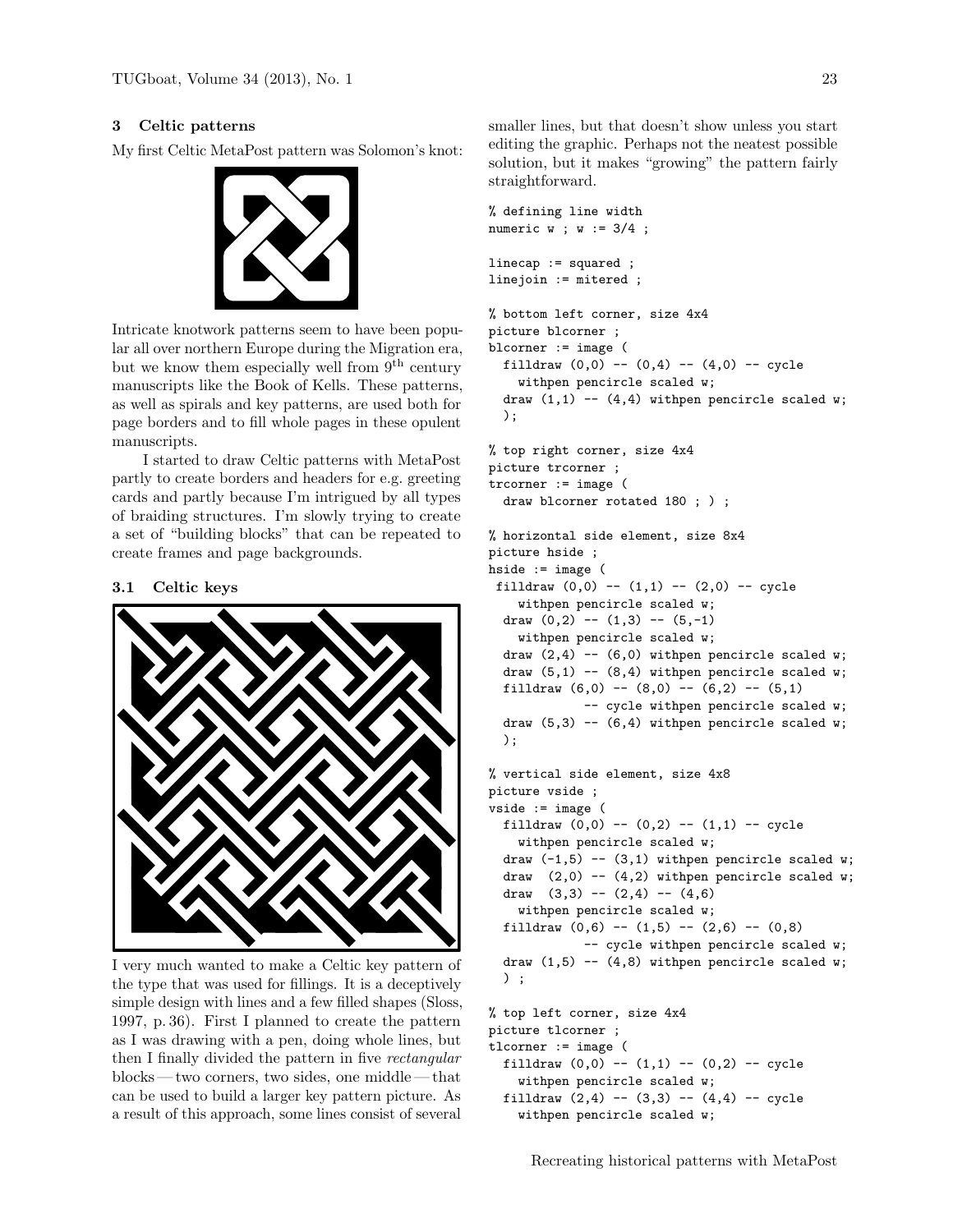```
draw (-1,5) -- (3,1)withpen pencircle scaled w;
draw (2,0) -- (4,2)withpen pencircle scaled w;
) ;
```

```
% bottom right corner, size 4x4
picture brcorner ;
brcorner := image (
 draw tlcorner rotated 180 ;
 ) ;
```

```
% middle element, size 8x8
picture middle ;
middle := image (
  draw (0,0) -- (3,3) -- (6,0)withpen pencircle scaled w;
  draw (0,2) -- (2,4) -- (1,5)withpen pencircle scaled w;
  draw (0,6) -- (1,7) -- (7,1) -- (8,2)withpen pencircle scaled w;
  draw (2,8) -- (5,5) -- (8,8)withpen pencircle scaled w;
  draw (7,3) -- (6,4) -- (8,6)withpen pencircle scaled w;
  draw (5,7) -- (6,8)withpen pencircle scaled w;
  draw (2,0) -- (3,1)withpen pencircle scaled w;
 ) ;
```
% draw bottom left corner (starts at origin) draw blcorner ;

```
% draw left side (shift by 8)
draw vside shifted (0,4) ;
draw vside shifted (0,12) ;
```

```
% draw top left corner (shift by 4+n*8)
draw tlcorner shifted (0,20) ;
```
% draw bottom row (shift by  $-4+n*8$ ) draw hside shifted (4,0) ; draw hside shifted (12,0) ;

```
% draw top row (shift by 4+n*8)
draw hside rotated 180 shifted (12,24) ;
draw hside rotated 180 shifted (20,24) ;
```

```
% draw right side (shift by 4+n*8)
draw vside rotated 180 shifted (24,12) ;
draw vside rotated 180 shifted (24,20) ;
```
% draw bottom right corner (shift by 8+n\*8) draw brcorner shifted (24,4);

```
% draw top right corner
draw trcorner shifted (24,24);
```

```
% draw middle
draw middle shifted (4,4) ;
draw middle shifted (12,4) ;
draw middle shifted (4,12) ;
draw middle shifted (12,12) ;
setbounds currentpicture
  to boundingbox currentpicture enlarged 1/4 ;
draw boundingbox currentpicture
     withpen pencircle scaled 1/4 ;
```
currentpicture := currentpicture xsized 7.9cm ;

#### 3.2 Josephine knot

Months after creating Solomon's knot I decided to go back to the Celtic knotwork patterns, this time with a design that is known today as a Josephine knot (taken from Meehan, 2007, p. 199). You may see it as consisting of two loops, but careful analysis (and one false start) made me realize that it in fact boils down to four elements: the end, the middle, a shorter curve, a longer curve. The middle is the easiest, a straight line that isn't rotated, just shifted; the other three elements sometimes need to be rotated 180 degrees to fit.

Just as with the mosaic floor, I defined each knot element separately, then shifted the original elements into correct positions in the knot. After that I created the rotated elements one at a time and shifted each into position. When the picture turned into a mess of white lines because I'd shifted something in a wrong direction, I found that colouring the newest (top) element with another colour helped me see what needed to go where in relation to the elements I'd placed earlier.

The Celtic scribes used a strict system of grid points, divisions and sub-divisions to work out their knots. I stuck to their idea of dividing areas by 4, 16 and 64, but did the final placements by trial and error rather than by doing the math. Clearly I'll have to work out the rules before I can start expanding the knot e.g. by adding more curves and middles between the ends, but this simple knot was fairly easy to work out with estimates partly based on my earlier experience.